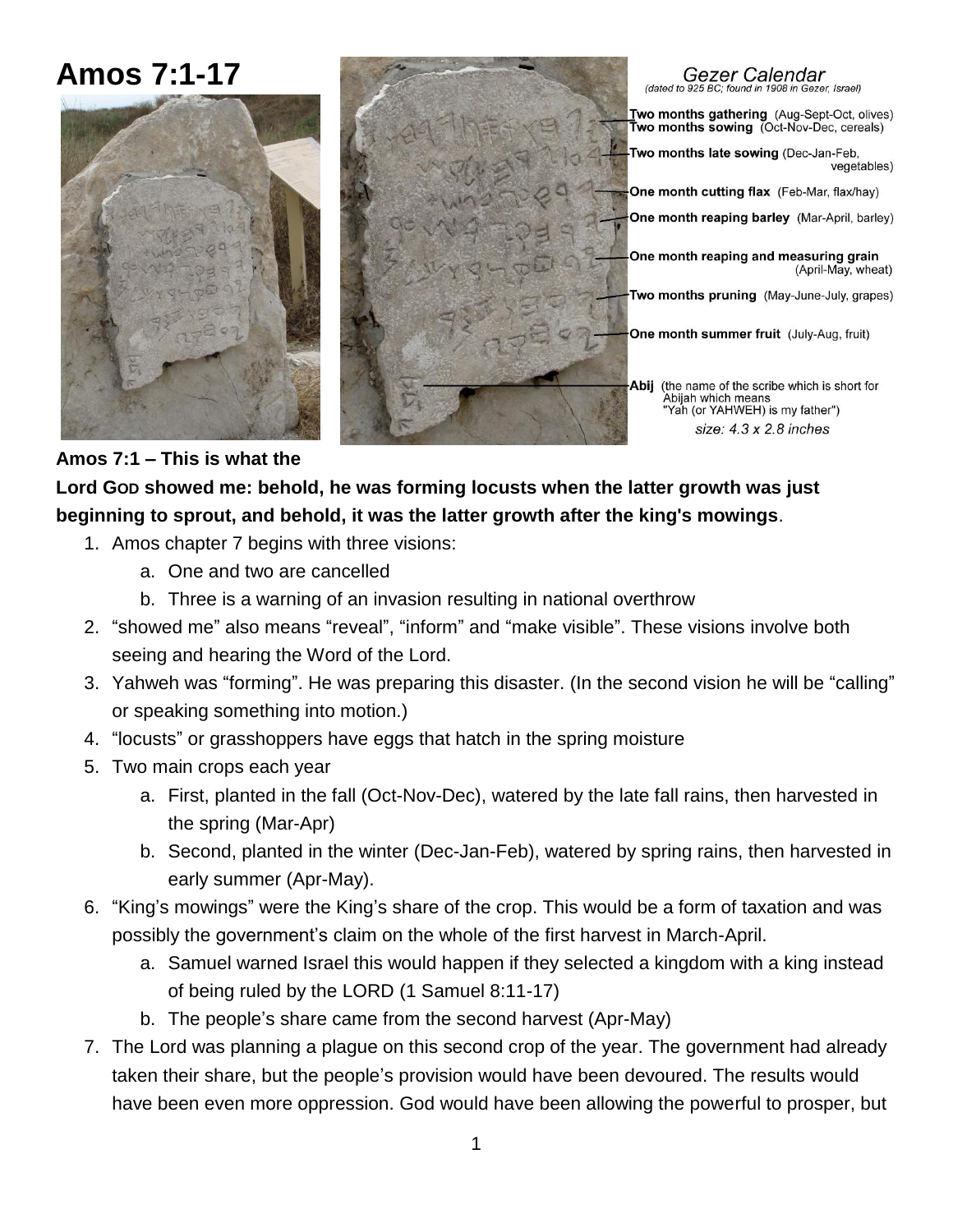the weak, struggling middle class would have been wiped out and entirely dependent upon a corrupt ruling class that was already oppressing them unjustly.

## **Amos 7:2 – When they had finished eating the grass of the land, I said,**

- **"O Lord GOD, please forgive! How can Jacob stand? He is so small**!"
- 1. Amos saw in the vision that there would be nothing left for the people and their animals, so Amos intercedes concerning the potential future.
- 2. "forgive" is the Hebrew *slh* which is only used of divine forgiveness (Num. 14:20; 1 Kings 8:30; Isaiah 55:7)
- 3. Amos is playing the role of the prophet as the mediator and interceding for the people.
	- a. Joel is calling on God's mercy, not the people's repentance. (Note: Jonah did not call on God's mercy, but the people of Nineveh repented.)
	- b. God was not "blessing" the upper class, but was instead using the upper class along with natural (divine) events to judge the nation.

## **Amos 7:3 – The LORD relented concerning this:**

## **"It shall not be," said the LORD**.

- 1. God responds to the prophets cry for the northern kingdom.
- 2. The Lord does respond and change direction because of human interaction.
- 3. A sovereign God who never changes direction is not a biblical concept.
	- a. God is sovereign, but in regard to overall power and authority.
	- b. God is immutable (unchanging, unable to change), but in regard to his character and his nature.
- 4. This judgment was avoided. God canceled this phase of the judgment.

## **Amos 7:4 – This is what the Lord GOD showed me: behold, the Lord GOD was calling for a judgment by fire, and it devoured the great deep and was eating up the land**.

- 1. A second judgment is showed to Amos through another vision
- 2. Here Yahweh is "calling" or speaking a judgment of fire in to operation.
- 3. This is judgment by fire, likely the Lord passing through in his wrath as in chapter one
- 4. This fire consumes:
	- a. "devours the great deep"
		- i. "great deep" is Hebrew *tehom* and refers to the depths of the seas and includes the cosmic underworld.
		- ii. This would seem to be an eschatological event ending life on earth as we know it.
	- b. "eating up the land"
		- i. After the destruction of the great deep the fire would continue to eat up the land.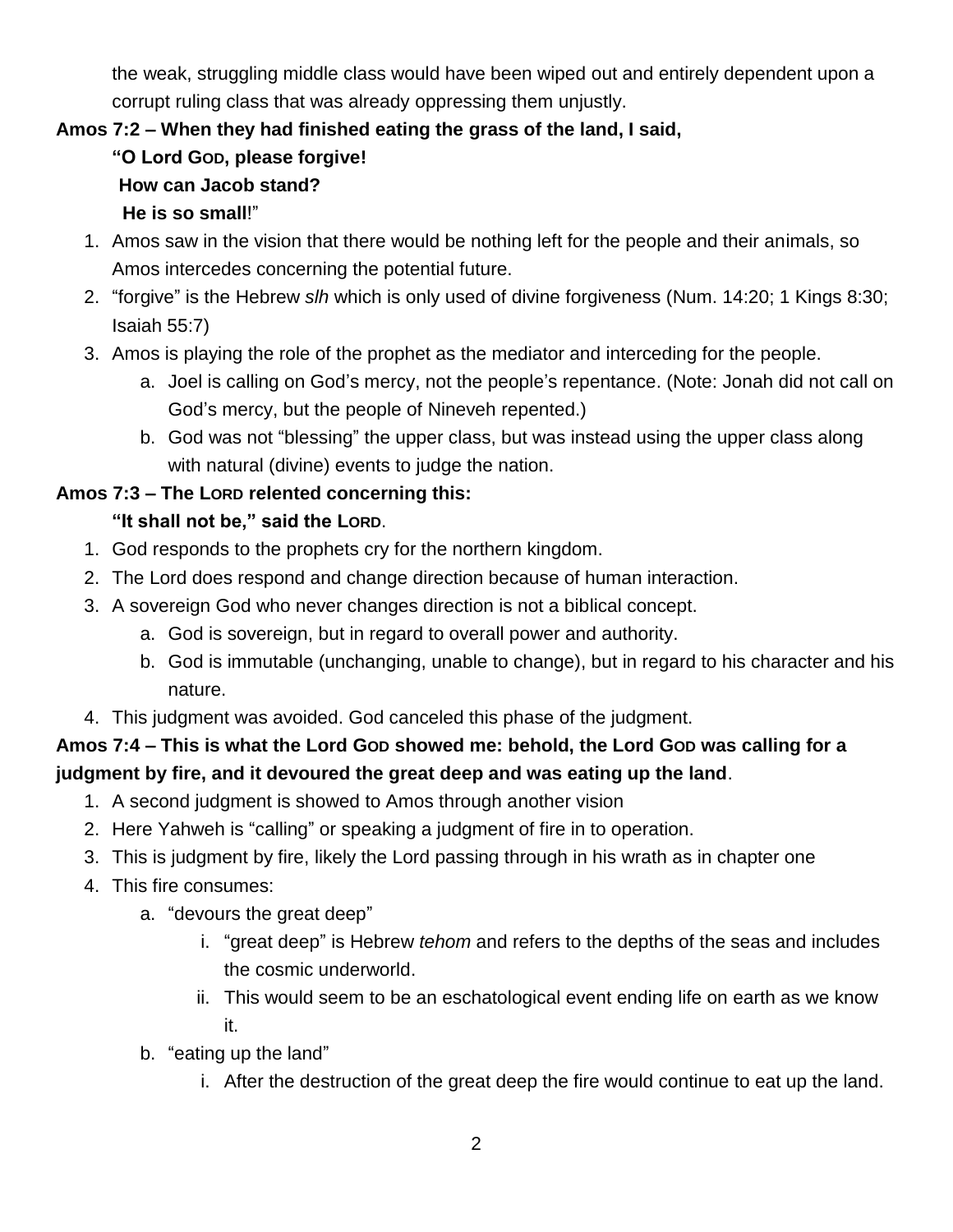- ii. There is no hope for Israel in this event which would end not only Israel's existence, but the human race (think flood of Noah, but with fire). Consider:
	- 1. 2 Peter 3:10, "But the day of the Lord will come like a thief, and then the heavens will pass away with a roar, and the heavenly bodies will be burned up and dissolved, and the earth and the works that are done on it will be exposed."
	- 2. Deuteronomy 32:22, "For a fire is kindled by my anger, and it burns to the depths of Sheol, devours the earth and its increase, and sets on fire the foundations of the mountains."

#### **Amos 7:5 – Then I said,**

## **"O Lord GOD, please cease! How can Jacob stand? He is so small**!"

### **Amos 7:6 – The LORD relented concerning this:**

### **"This also shall not be," said the Lord GOD**."

- 1. Amos, the interceding prophet, begs the Lord to "cease" and the Lord announces "This also shall not be."
- 2. At least at this point in history this event is averted.
- 3. "O Lord God, please cease!" is literally, "Lord Yahweh, STOP!"

# **Amos 7:7 – This is what he showed me: behold, the Lord was standing beside a wall built with a plumb line, with a plumb line in his hand**.

- 1. "plumb line" is Hebrew *anak* from the term *annaku*.
	- a. It was thought (actually, it was the best guess in translation) this word meant "tin" or "lead" which caused interpreters to consider it a "lead weight" like something that would be used like a plumb line in constructing or squaring up a wall.
	- b. Recent research has revealed the word *annaku* is clearly the word for "tin" and has nothing to do with "lead", "lead weight" or a plumb line.
	- c. The Hebrew word for plum and line is completely different and is used in 2 Kings 21:13 and Isaiah 28:17, but it is not used here.
		- i. 2 Kings 21:13 "And I will stretch over Jerusalem the measuring line of Samaria, and the plumb line of the house of Ahab, and I will wipe Jerusalem as one wipes a dish, wiping it and turning it upside down."
		- ii. Isaiah 28:17 "And I will make justice the line, and righteousness the plumb line; and hail will sweep away the refuge of lies, and waters will overwhelm the shelter."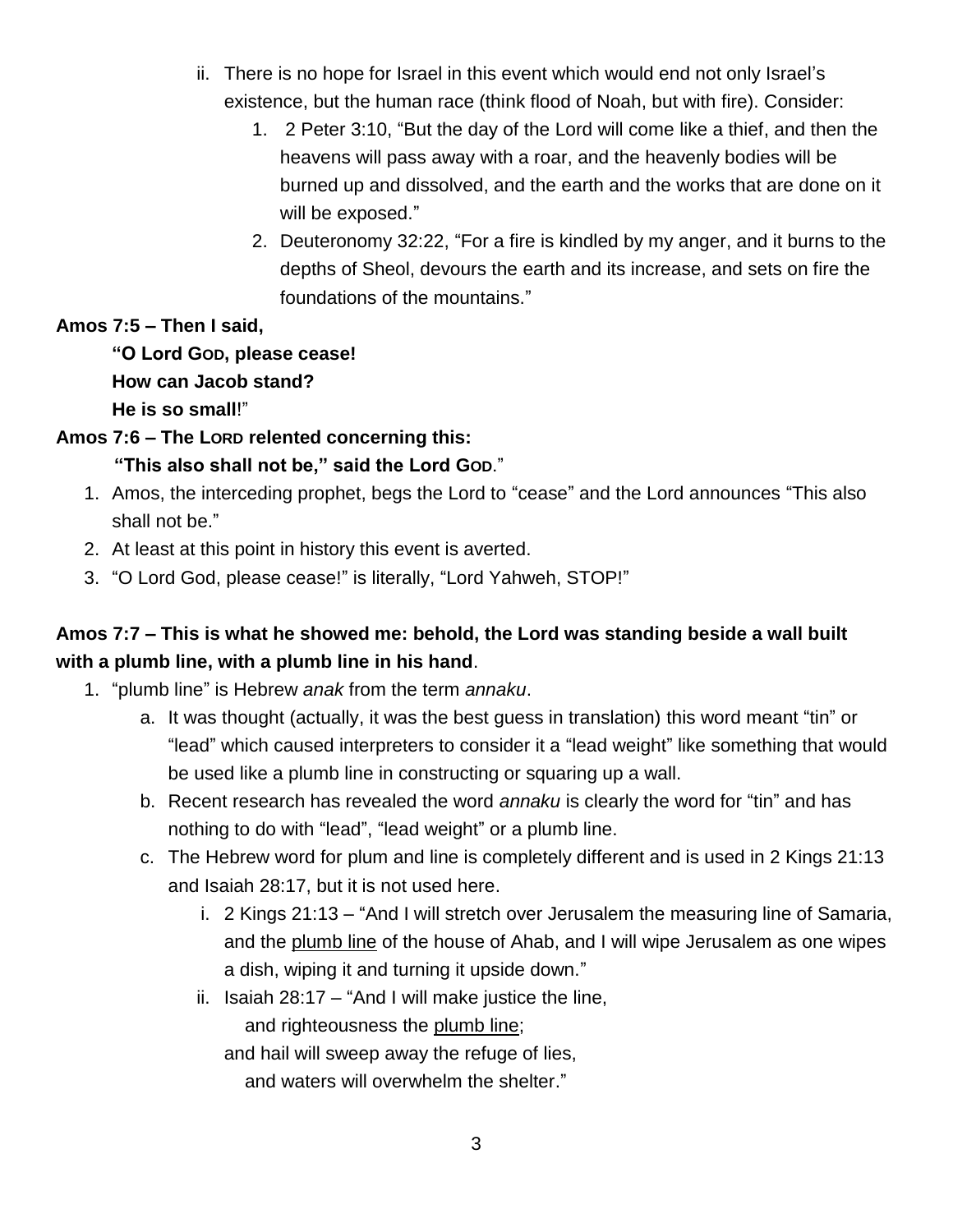2. Clearly Yahweh is holding something we would clearly translate as "TIN" in his hand and is standing beside a wall. So the instrument in the Lord's hand and the wall whose proper construction involves the instrument is clearly part of the vision. In fact Amos is asked to identify the instrument the Lord is holding which the Lord will use not for a wall, but for his people.

### **Amos 7:8 – And the LORD said to me, "Amos, what do you see?"**

**And I said, "A plumb line."** 

## **Then the Lord said,**

**"Behold, I am setting a plumb line in the midst of my people Israel**

**I will never again pass by them;**

**Amos 7:9 – "the high places of Isaac shall be made desolate, and the sanctuaries of Israel shall be laid waste, and I will rise against the house of Jeroboam with the sword**."

- 1. The Lord asks Amos what he sees, and Amos for the third time gives a one word answer by saying, "Tin." (not "plumb line" which is based on the false understanding that the word means "lead" and "tin" which then is assumed to refer to a lead plumb line which is far away from the actual word which means "tin".)
- 2. It is suggested that the meaning of this is a word play on what Hebrew word the word "tin" in Hebrew sounds like: "moaning".
- 3. The Lord is not asked to change is mind and the Lord does not change his mind: "tin", or "moaning" it will be for Israel.
- 4. The Lord is leaving Israel (just as he will leave Judah in Ezekiel 10:4) and the result will be "tin" by the walls, or, possibly, "moaning" by the walls.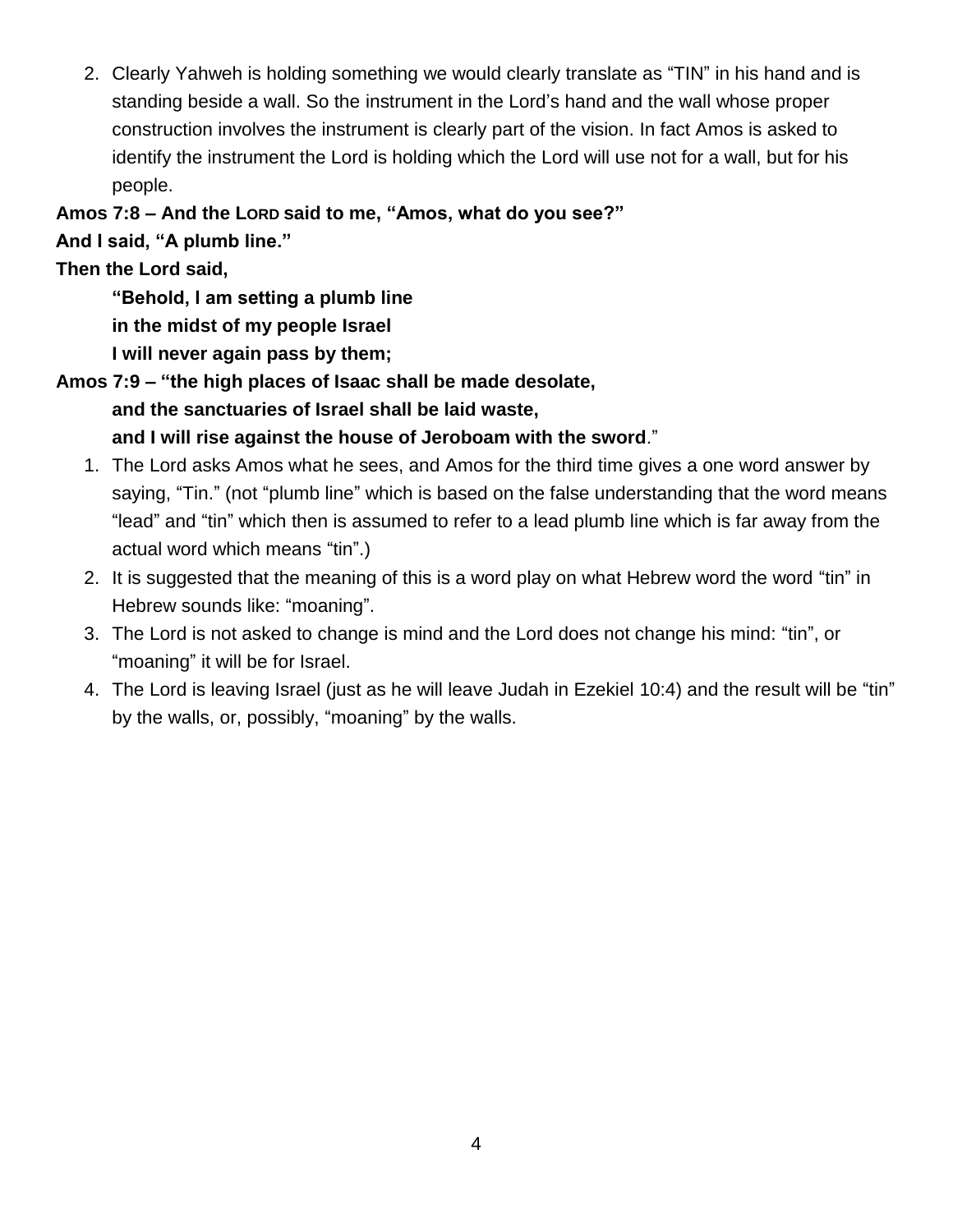**Amos 7:10-11 – Then Amaziah the priest of Bethel sent to Jeroboam king of Israel, saying,** 

> **"Amos has conspired against you in the midst of the house of Israel. The land is not able to bear all his words."**

**For thus Amos has said,**

- **"Jeroboam shall die by the sword, and Israel must go into exile away from his land**."
- 1. Amaziah likely sent a letter reporting Amos' activity to Jeroboam II.
- 2. The report opens with the concept that Amos is advancing a conspiracy against Jeroboam, not that Amos is warning the land of the corruption in the religion Amaziah is promoting.
- 3. Amaziah is actually the enemy of the people and Jeroboam. Amos is not the enemy. Amos is identifying the problem that is going to result in conspiracy and national overthrow, including the ending of Jeroboam's dynasty.
- 4. Amos' words or prophetic preaching are summarized by Amaziah:
	- a. The death of Jeroboam by the "sword", which was a creation of Amaziah to arouse the king's attention. The "sword" could refer to death in battle or death by assassination.
	- b. The exile of the nation. This is exactly right and repeated immediately by Amos in 7:17

**Amos 7:12-13 – And Amaziah said to Amos,**

**"O seer, go, flee away to the land of Judah, and eat bread there, and prophesy there, but never again prophesy at Bethel, for it is the king's sanctuary, and it is a temple of the kingdom**."

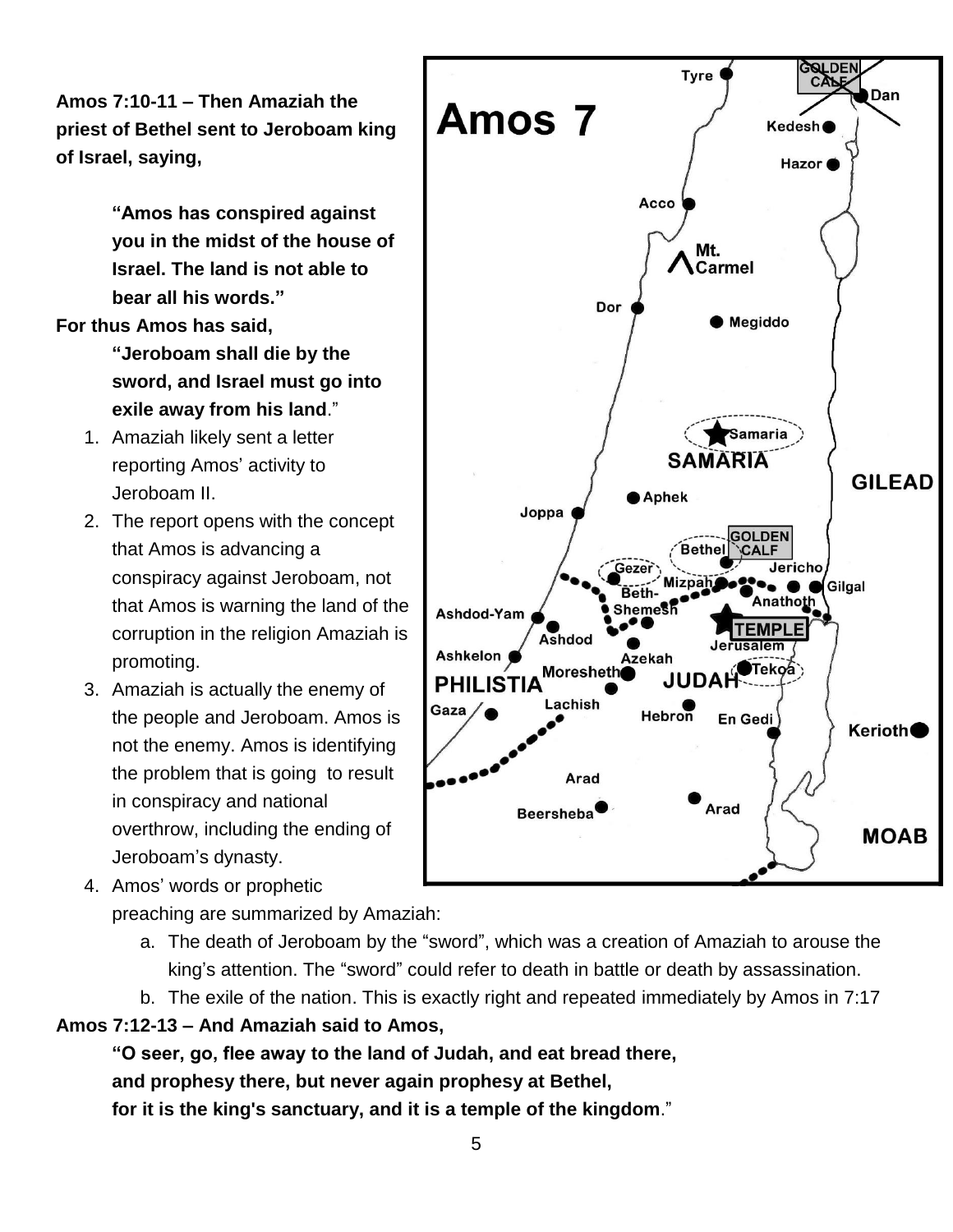- 1. Bethel was clearly the place of the original Golden Calf shrine, but the king of Israel (at this time Jeroboam II) most likely had a royal palace/sanctuary also in Bethel besides in the nation's capital city of Samaria.
- 2. Northern Israel may have considered themselves more progressive and culturally advanced due to their contemporary religion (paganized) and their access to the latest styles and fashions of the nations due to their location on the trade routes when compared to Judah being tucked away in the hill country of Judah without access to the trade routes, the Mediterranean coast and surrounded by wilderness to the east and the south. Israel was progressive; Judah was the flyover country.
- 3. It appears that Amaziah was acting on his own and rebuking Amos without an official response from the king. Amaziah never appeals to the words or letter of the king who most likely is not going to respond to a priests complaint about a prophet.

#### **Amos 7:14-15 – Then Amos answered and said to Amaziah,**

**"I was no prophet, nor a prophet's son, but I was a herdsman and a dresser of sycamore figs. But the LORD took me from following the flock, and the LORD said to me, 'Go, prophesy to my people Israel.'** 

- 1. Amos does not reject that he is a prophet, but he does clarify that he is not a professional prophet. In fact, Amos is indeed a prophet of Yahweh and claims to have been commissioned and sent by Yahweh's will (but, not Amos' will!).
- 2. Amos was:
	- a. NOT a professional prophet as is fiercely defended in Amos 7:14.
	- b. Amos was a "shepherd" (as in *noqedim* or *noqed*), but not a shepherd (as in *roeh*) which merely kept the sheep. In 2 Kings 3:4 *noqed* is a sheep-breeder which was how King Mesa of Moab produced large amounts of tribute to pay Ahab of Israel. Large amounts of sheep and goat wool was produced.
	- c. Amos also identifies himself as a herdsman (*boqer*) in 7:14 which means a cattle herder.
	- d. Amos also identifies himself as a "dresser of sycamore trees" in 7:14. But, sycamore trees were only grown in the western foothills (towards the Mediterranean Sea) and in the Jordan Valley. Amos would have had to be a migrant worker or own land/business to make this occupation work while still breeding sheep, watching over cattle and living in Tekoa. The sycamore trees would have their figs pierced or scraped to hasten maturity and repel insects.
	- e. Amos was not an uneducated shepherd, but was likely a wealthy landowner who lived in the city of Tekoa where he would have had a place in the gate as a leader and elder.
	- f. Amos likely traveled to purchase sheep and tend to his sycamore trees.